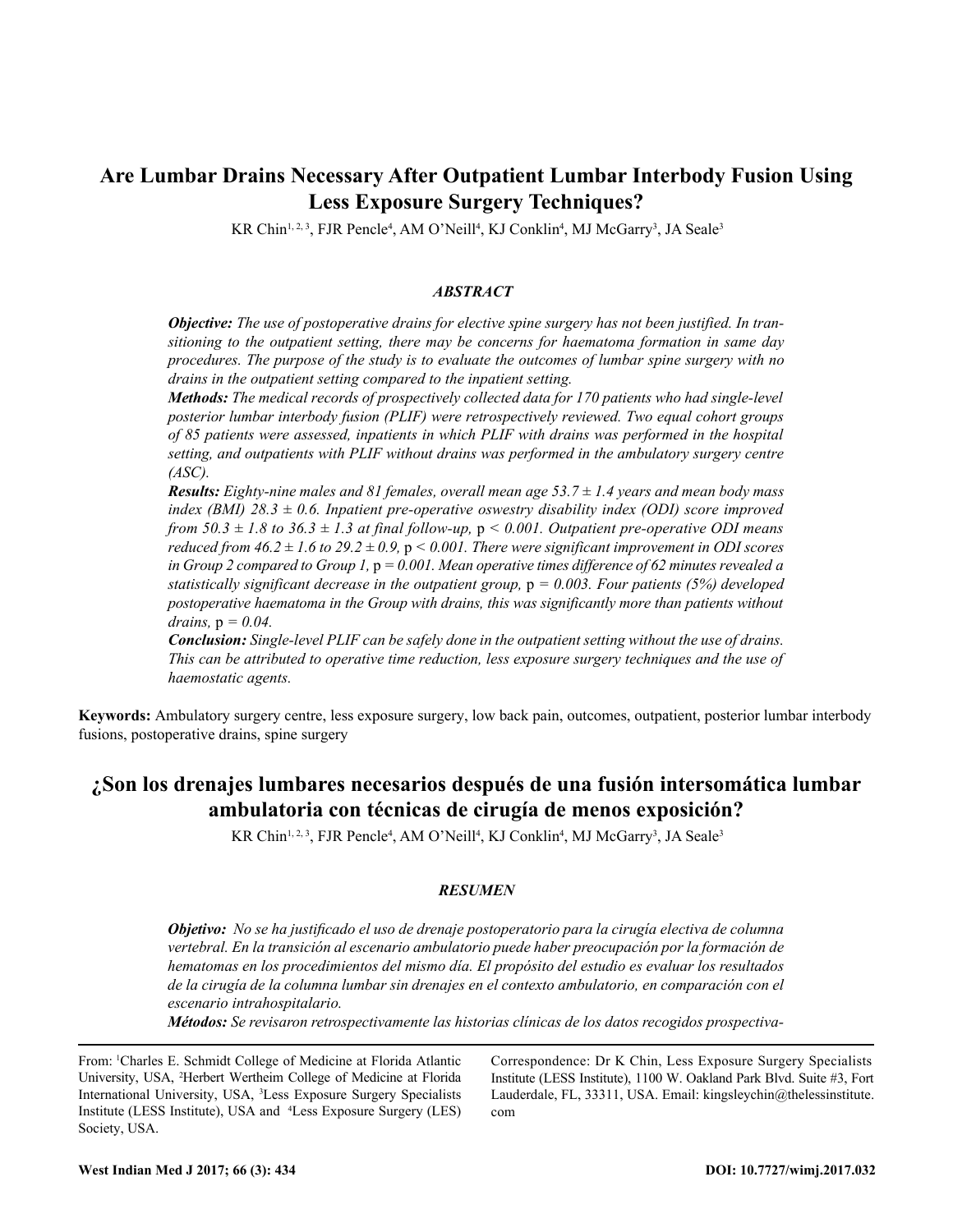*mente de 170 pacientes que tuvieron fusión lumbar intersomática posterior (FLIP) de un solo nivel. Se evaluaron dos grupos iguales de cohorte de 85 pacientes, pacientes hospitalizados a quienes se les realizó FLIP con drenajes en el contexto intrahospitalario y pacientes ambulatorios a los cuales se les realizó FLIP sin drenajes en el centro de cirugía ambulatoria (CCA).*

*Resultados: Ochenta y nueve varones y 81 hembras, edad media general 53.7 ± 1.4 años e índice de masa corporal medio (IMC) 28.3 ± 0.6. La puntuación del índice de discapacidad de Owestry 9 (IDO) en la fase preoperatoria intrahospitalaria, mejoró de 50.3 ± 1.8 a 36.3 ± 1.3 en el seguimiento final,* p *< 0.001. Las medias del IDO en la fase preoperatoria ambulatoria se redujeron de 46.2 ± 1.6 a 29.2 ± 0.9,* p *< 0.001. Hubo una mejoría significativa en las puntuaciones del IDO en el Grupo 2 comparado con el Grupo 1,* p *= 0.001. La diferencia media de 62 minutos de los tiempos operatorios, reveló una disminución estadísticamente significativa en el grupo de pacientes ambulatorios,* p *= 0.003. Cuatro pacientes (5%) desarrollaron hematomas postoperatorios en el grupo con drenajes, significativamente mayor que en el caso de los pacientes sin drenajes,* p *= 0.04. Conclusión: El procedimiento PLIF de un solo nivel puede realizarse con seguridad en un contexto* 

*ambulatorio sin el uso de drenajes. Esto puede atribuirse a la reducción del tiempo operatorio, las técnicas de cirugía de menos exposición, y el uso de agentes hemostáticos.*

**Palabras claves:** centro de cirugía ambulatoria, cirugía de menos exposición, dolor lumbar, ambulatorio, resultados, fusión lumbar intersomática posterior, drenaje postoperatorio, cirugía de columna

#### **West Indian Med J 2017; 66 (3): 435**

## **INTRODUCTION**

The use of postoperative drains after major surgery, especially thoracoabdominal, is well established (1, 2). Despite known complications of prolonged use, such as local pain and infection, the benefits of their use are believed to outweigh their risks, particularly after emergency surgery (3). Notwithstanding the widespread use of postoperative lumbar drains by orthopaedic spine surgeons, there exists, a paucity of evidence to justify this practice. Research however, does suggest that the use of drains after elective posterior lumbar surgery does not affect clinical outcome. The practice is viewed as counter-intuitive by some authors, by potentially providing a conduit for micro-organisms and ultimately contaminating an otherwise clean wound (2, 4).

Further, a drain may prolong blood loss and increase the need for blood transfusion in the postoperative period. Proponents for the use of suction drains after elective single-level posterior lumbar interbody fusion (PLIF) defend the practice with the goal of preventing the development of postoperative haematoma, infection and faster wound healing. A cochrane review, however, found that the need for reinforcement of dressings and the incidence of bruising increased in patients without drains postoperatively (5). This same study also concluded that the evidence is not sufficient enough to justify the routine use of postoperative closed suction drainage after orthopaedic surgery.

In order to transition from inpatient to outpatient surgery, innovative new techniques and instruments are needed. The utilization of lumbar drains has to be evaluated. Parameters to be assessed include, estimated blood loss (EBL), surgeon time and the use of haemostatic agents. The purpose of the study is to evaluate the outcomes of lumbar spine surgery with no drains in the outpatient setting compared to the inpatient setting.

## **SUBJECTS AND METHODS**

The medical records of prospectively collected data of 170 patients from multiple institutions who underwent singlelevel PLIF were reviewed. Two groups were created, Group 1 in which PLIF with drains was performed in the inpatient hospital setting and Group 2 where PLIF without drains was performed in the outpatient ambulatory surgery centre (ASC). All operations were performed by a single surgeon, who was experienced in performing PLIF in academic and private hospitals as if it were in an outpatient setting, prior to commencing in an outpatient setting. Data regarding these groups were collected from medical records and operative notes. Institutional review board approval was obtained for this study from our institution as part of a cohort of patient with fixation techniques being performed.

Indications for surgery included chronic disabling low back-pain or leg pain secondary to stenosis from degenerative disc or facet disease with or without low-grade spondylolisthesis, central canal or foraminal stenosis. All included patients had failed a minimum of six months of conservative therapy which comprised of anti-inflammatory medications, physical therapy and radiofrequency rhizotomies for patients with suspected facet-mediated axial back-pain. Informed patient preference and surgeon discretion prompted the decision to operate via a posterior approach.

*Inclusion criteria used in this study (6)* Body mass index  $\lt$  = 42. (6–8)

- All patients with chronic medical illnesses must be stable and be cleared by their family practitioner and/ or specialist where applicable (6, 7, 9).
- Patients with a history of heart disease must be cleared through cardiologist evaluation including, echocardio-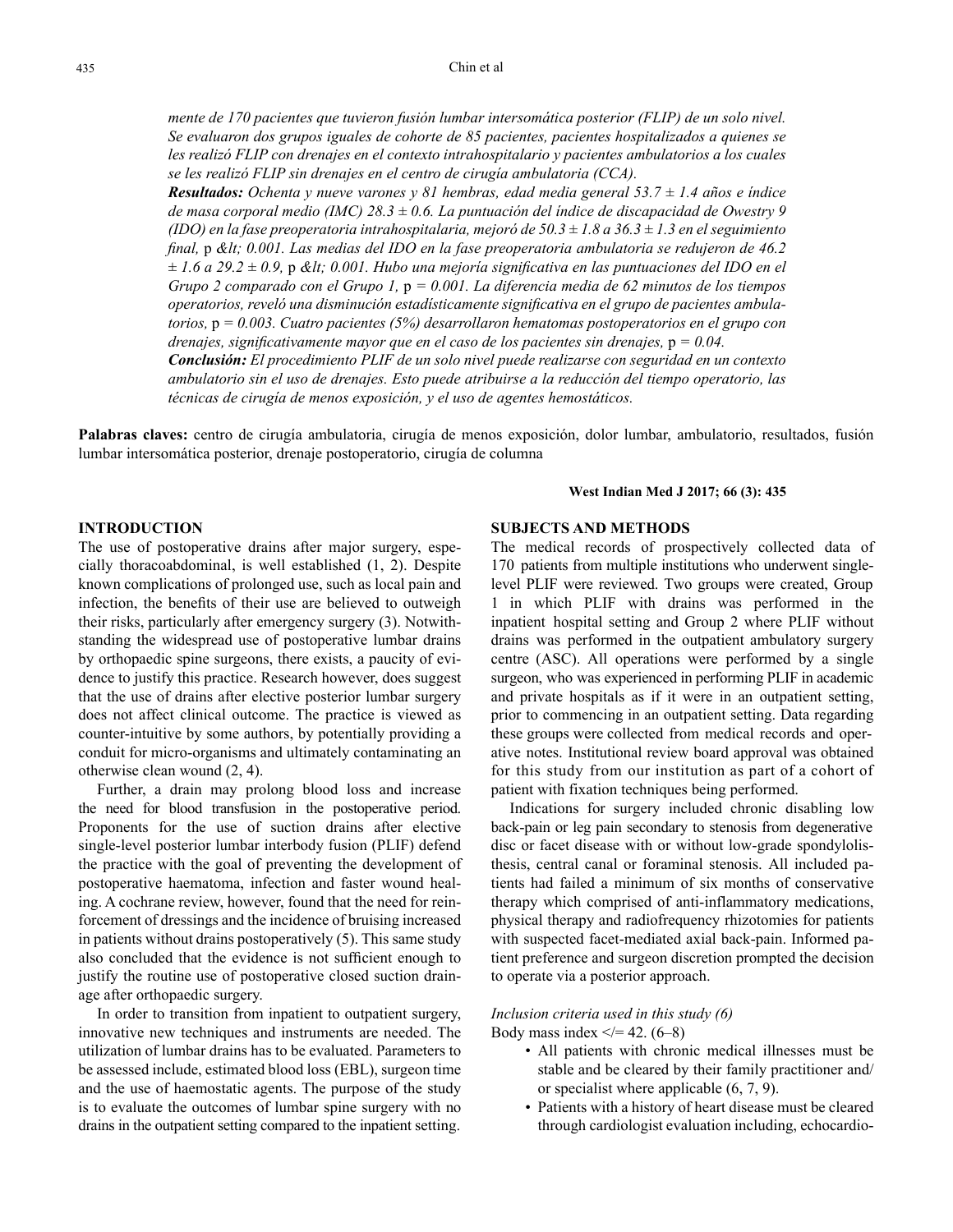gram and/or stress test (6, 7, 9).

• Low-to-moderate anaesthesia risks [ASA criteria1 to 3] (6, 7, 10).

*Exclusion criteria used in this study*

- Patients with a history of malignant tumours, spinal infections, congenital diseases.
- Patients with history of major acute traumas, major deformities (severe scoliosis, ankylosing spondylitis *etc*) and pulmonary embolism.
- Patients who had previous lumbar spine surgery.

Demographic data collected included, age, gender, body mass index (BMI), smoking status, type of instrumentation in order to minimize confounders and bias (Table 1).

Table 1: Demographic data of sample population

| Demographic        | <b>Hospital (Inpatient) PLIF</b> | <b>ASC</b> (Outpatient) PLIF |
|--------------------|----------------------------------|------------------------------|
| Mean age (years)   | 57                               | 49                           |
| Male               | 46                               | 43                           |
| Female             | 39                               | 42                           |
| Mean BMI $(kg/m2)$ | 27.6                             | 29.4                         |
| Smoker             | 33                               | 38                           |
| Non-smoker         | 52                               | 47                           |

BMI: Body mass index; ASC: ambulatory surgery centre; PLIF: posterior lumbar interbody fusion

Outcome measures documented were pre-operative and postoperative visual analogue scale (VAS) scores, oswestry disability indices (ODI) for lower back-pain also at two years postoperatively. Estimated blood loss, mean operative times in both groups, use of haemostatic agents, surgical technique and the presence or absence of a postoperative haematoma or infection requiring reoperation for treatment, were also evaluated.

#### **Less exposure surgery technique**

## *Positioning*

Patient was placed prone on Wilson frame. To facilitate the decompression, the Wilson frame was flexed to open the distance between the spinous processes and lamina. The C-arm was draped and brought into the field. An anteroposterior (AP) and lateral fluoroscopic image was taken to confirm appropriate alignment of the spine as well as to view all necessary anatomical landmarks.

# *Incision*

Under fluoroscopic guidance, a 22 G spinal needle was used to localize the correct operative level and define the angle of dissection (11). A midline longitudinal skin incision approximately 1.5 inches long was made slightly biased to the upper operative level.

## *Exposure*

Vertical incisions were made adjacent to the spinous processes along an avascular plane using electrocautery. Subperiosteal dissection was performed to strip the muscular attachments and avoid any traversing blood vessels in a vertical fashion rather than by a fanning motion and to avoid creating a dead space. Dissection should be carried down the spinous process of the superior level to the lateral pars and ending just proximal to the facet joint capsule. The caudal level of dissection can end once the inferior facet is exposed and the lateral pars can be palpated with a Penfield 4.

### *Decompression*

High speed Burr and Kerrison ronguers were used to perform hemilaminotomies and partial fasciotomies in a limited manner so as to preserve as much as the lamina as possible. Bone wax was placed at all bony defects for haemostasis. The proximal attachment of the ligamentum flavum was detached using a straight curette. The curette was worked from the proximal attachment to the lateral attachment along the medial facet. Finally, the caudal attachment of the ligamentum flavum on inferior level was detached. This creates a U-shaped flap of ligamentum flavum that is still connected medially. This U-shaped piece of ligamentum flavum was used to protect the nerve root and dura and also function as a natural retractor exposing the disc. Another advantage of preserving the ligamentum is that it is able to fall back over the disc and create a "roof" over the discectomy and control the bleeding from the disc space. The ligamentum flavum was only removed in cases of severe spinal stenosis or Grade 2 spondylolisthesis. Epidural veins were located and bipolar cauterization was performed to avoid bleeding. In the event that there was any epidural bleeding, we used bipolar cauterization and applied haemostatic agents with thrombin and gelatin.

#### *Discectomy*

Discectomy is performed using various instruments. The endplates were prepared and an adequately sized interbody device PLIF was measured, packed and placed into the disc space. The above steps were repeated on the contralateral side.

#### *Instrumented fusions*

Posterior instrumentation was placed for fusion using either cortical pedicle screws or transfacet pedicle screws. Irrigation was performed and adequate haemostasis achieved with the aid of haemostatic agents and bipolar electrocautery (Fig. 3). Closure was performed in layers.

#### **Statistical analysis**

Statistical analysis was performed using SPSS v22 (IBM corporation, New York, USA). An independent sample student *t*-test was used to compare groups for continuous data and Chi-square used for categorical data. Continuous data com-parisons were expressed as means with standard error.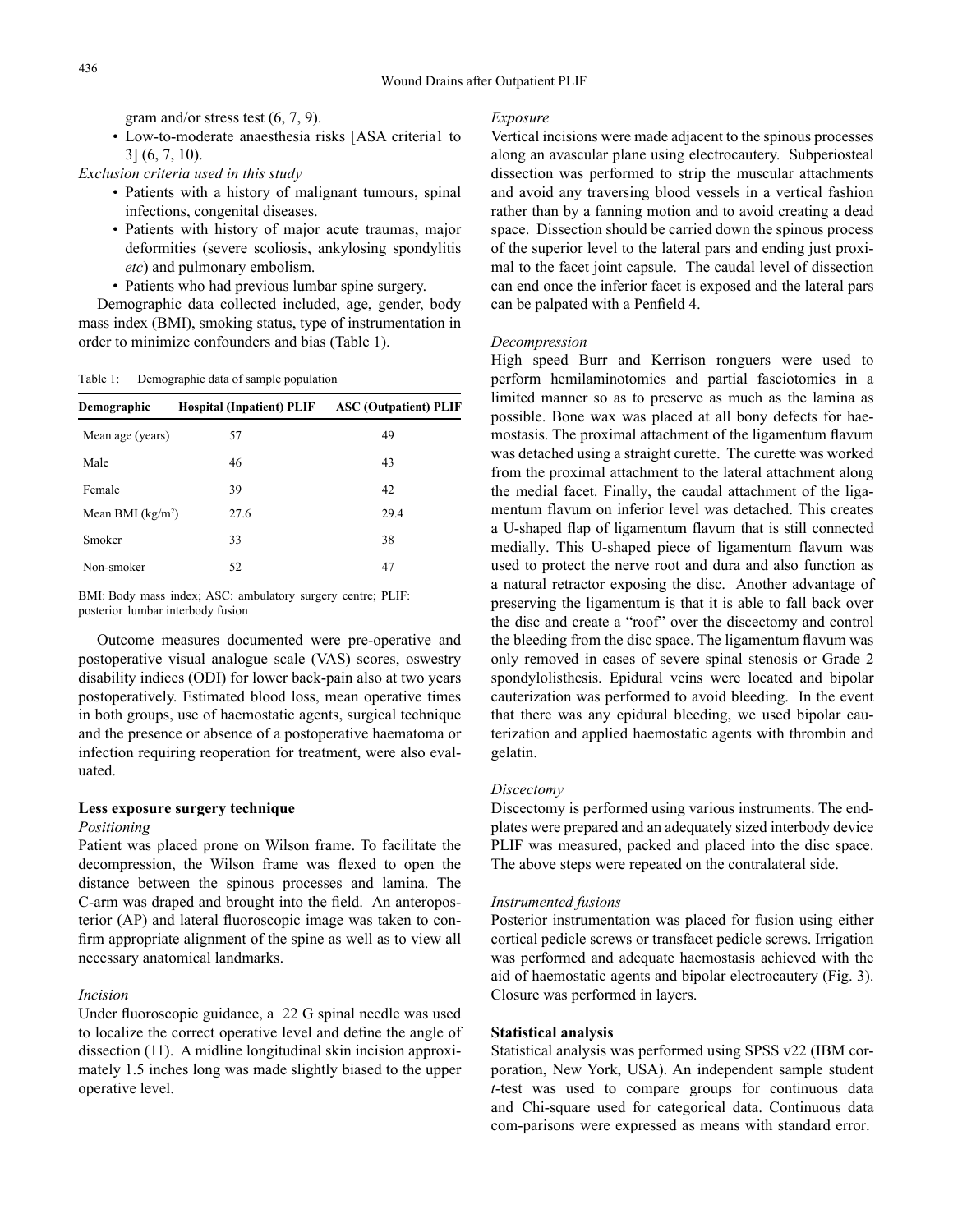Tests were considered significant if *p* < 0.05. Power analyses was performed based on outcomes of haematoma incidence and prior study to achieve a power of 0.8 and alpha of 0.05, a total sample size of 75 patients was necessary (12, 13).



Fig. 3: Intra-operative photograph demonstrating adequate haemostasis.

## **RESULTS**

A total of 170 patients was evaluated and two cohort groups analysed. Group 1 comprised of 85 patients with PLIF with drains in the hospital setting and Group 2 consisted of 85 patients with PLIF without drains in the ASC. Females represented 48% of patients overall, however, there was no difference in gender between groups,  $p = 0.645$ . Overall, age and BMI was  $53.7 \pm 1.4$  years and  $28.3 \pm 0.6$ , respectively. Mean age of Group 1 was  $57 \pm 2.0$  and Group 2 was  $49 \pm 2.0$  ( $p =$ 0.166). Mean body mass index for Groups 1 and 2 were 27.6  $\pm$  0.8 and 29.4  $\pm$  0.9, respectively,  $p = 0.68$ . Positive smoking history was 42% overall, with no significance between groups,  $p = 0.437$ .

## *Functional outcomes*

Group 1 mean pre-operative visual analogue scale (VAS) back-pain scores improved from  $7.6 \pm 0.2$  to  $2.6 \pm 0.1$  at final follow-up, *p* < 0.001. Mean pre-operative ODI score improved from  $50.3 \pm 1.8$  to  $36.3 \pm 1.3$  at final follow-up,  $p \le 0.001$ . In Group 2, the pre-operative VAS score improved from 8.1  $\pm$ 0.2 to  $2.5 \pm 0.2$ ,  $p \le 0.001$ . Pre-operative ODI means reduced from  $46.2 \pm 1.6$  to  $29.2 \pm 0.9$ ,  $p < 0.001$ . Statistical comparison of final follow-up outcomes between Groups 1 and 2 showed no statistical difference in VAS scores ( $p = 0.5$ ) but a significant improvement in ODI scores in Group 2 compared to Group 1,  $p = 0.001$ . Outcome scores are summarized in (Figs. 1 and 2).

The analysis showed Group 1 mean operative times of 206  $\pm$  4 minutes and Group 2 mean operative times of 142  $\pm$  7 minutes. This difference of 62 minutes revealed a statistically significant decrease in the outpatient group,  $p = 0.003$ . There was no significance for estimated blood loss, Group 1 resulting with  $139 \pm 14$  mL lost and Group 2 with  $119 \pm 16$  mL (*p*  $= 0.143$ .



Fig. 1: Bar graph illustrating inpatient and outpatient visual analogue scale scores.



Fig. 2: Bar graph illustrating inpatient and outpatient Oswestry disability indices scores.

#### *Follow-up*

Postoperative follow-up was performed within 14 days and at six weeks to assess clinically for haematoma or fluid formation. Radiographs were performed within the first 14 days to confirm instrumentation and check for any signs of haematoma or fluid collection (Fig. 4A/B).



Fig. 4: Postoperative X-rays showing instrumentation A. Lateral and B. Anteroposterior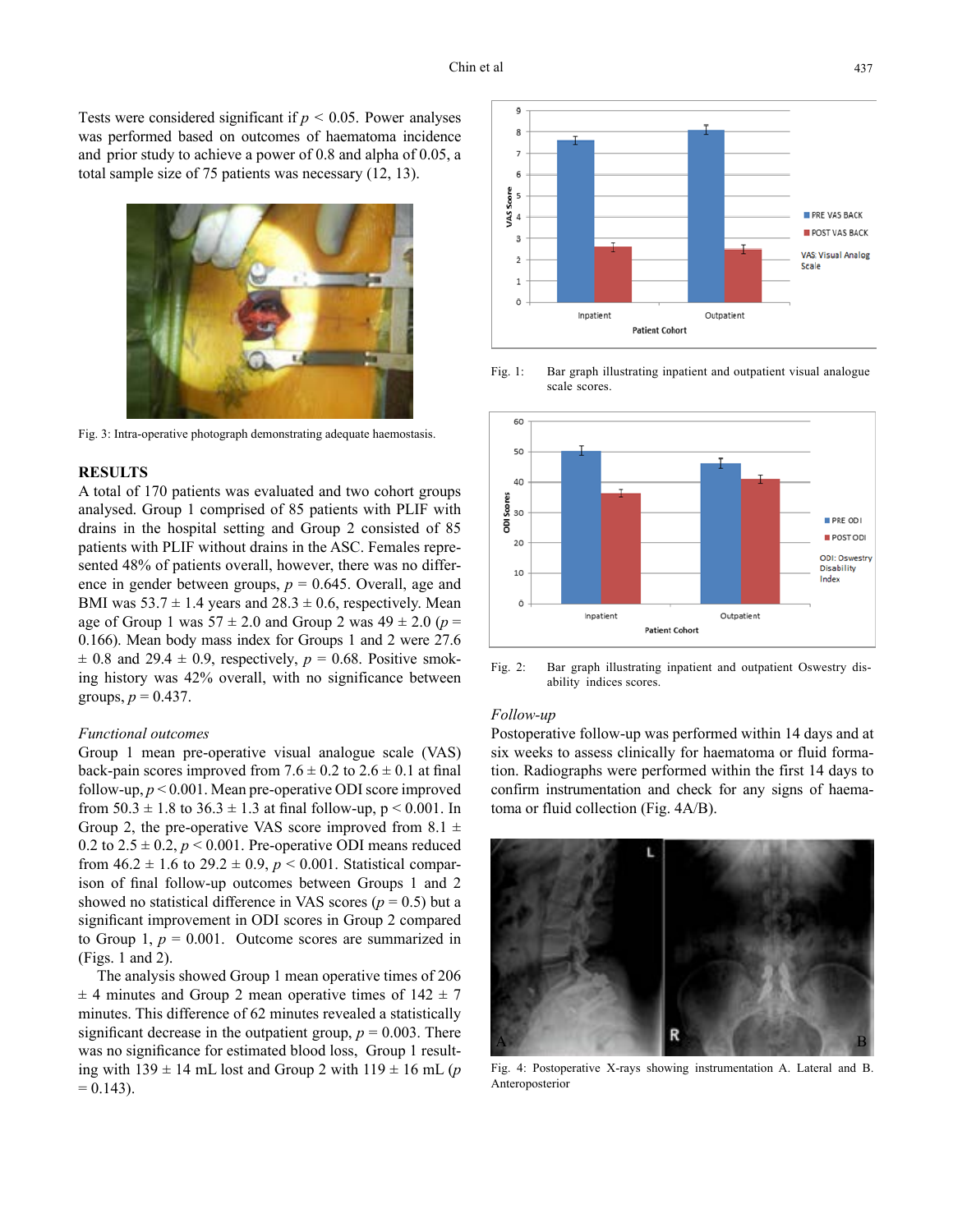Sagittal and axial computed tomography (CT) were evaluated by the authors (KRC, FJRP, and JAS) to look for graft subsidence, implant failure and status of fusion. Fusion was defined as the absence of radiolucencies and evidence of bridging trabecular bone within the fusion area (Fig. 5A/B). Fusion was achieved in 96% (164) of patients. No bony fusion was noted in five inpatients and implant failure was noted in one outpatient.



Fig. 5: Computed tomography demonstrating fusion in A. Sagittal and B. Axial films.

## *Complications*

Overall complication rates were higher in Group 1 for both neurological and non-neurological complications defined as new onset complaints (14). The most common complication overall observed in both groups was dermatome numbness (12% and 7% in Groups 1 and 2, respectively). Specifically looking at the incidence of postoperative wound collections: four patients (5%) developed postoperative haematoma in the group with drains while in hospital; however, no patients in the ASC (patients without drains) developed haematomas. surgery was required for wound drainage and irrigation for one patient secondary to persistent pain. Chi-square testing demonstrated a significant difference,  $p = 0.04$ . There were no infections noted in either group.

# **DISCUSSION**

This study aimed to assess the procedural outcomes of singlelevel PLIF performed in both the hospital and surgery centre settings. Overall, a statistically significant improvement in ODI scores was observed for those in the outpatient *versus* inpatient setting. Although the difference in VAS scores between both groups was not significant, surgical time was statistically lower for the outpatient group. In the subset of patients without drains, there was no incidence of postoperative haematoma or infection. This was significantly less than patients with drains in the hospital setting. In the hospital setting, the patients who had haematoma formation had full laminectomies for decompression, thus, creating additional dead space and excessive bleeding from bone ends. To reduce this factor in the outpatient setting hemilaminectomy was performed reducing operative time and bleeding. Factors which therefore contribute to a decrease haematoma formation, include performing hemilaminectomy for decompression technique, reduced operative time and use of haemostatic agents to achieve adequate haemostasis.

The use of intra-operative drainage devices for the theoretical protection against potential haematoma development, infection and wound breakdown postoperatively, has been long debated in the literature  $(1, 15)$ . In our patient population, there was not a significant increase in the potential complications from the absence of a spinal drain. Furthermore, no patients developed complications requiring further surgical management, related to the presence of a drain. Brown *et al*  (16), conducted a prospective, randomized study involving: 83 patients who underwent extensive lumbar spine surgery; in which 42 had closed suction lumbar drainage and 41 had no drains.

Their conclusions were that the clinical course was not altered with or without the use of a lumbar drain, haematoma formation and infection was not impacted by the presence or absence of a drain, and that their use in the lumbar spine should be solely based on surgeon discretion (16). The major potential complication of foregoing a drain is the potential development of an infection within a haematoma that develops postoperatively and which may require reoperation. This study is limited in determining the rate of haematoma or non-infected fluid collection development in the postoperative period and the relation to drain placement, due to the need of a much larger sample size to determine a change in incidence of a rare event. Other limitations include the retrospective nature of this series and the fact that it is a single-surgeon investigation.

In a large multicentre retrospective study of 450 patients undergoing multilevel surgery for the treatment of adolescent idiopathic scoliosis, 324 patients had drains and 126 did not have drains. Fifty surgeons participated, 36 used drains and 14 did not. A practice pattern survey was conducted in which those who used drains gave their reasons for use in their patients. Most surgeons did not give a reason other than habit (18), others were concerned about excessive bleeding (10), presence of an open vertebral canal (9) after an osteotomy (6), in a revision case and an international normalization ratio (INR) greater than 1.5 (17). Similarly, the present study also concluded that the use of drains did not affect complication rate.

The association of postoperative complications and drain placement in single-level lumbar spine surgery has been investigated also. Scuderi conducted a study on single-level laminectomy and found that the use of closed suction drain in single-level laminectomy was not associated with increased risk of epidural haematoma and subsequent neural compromise (18). Kanayama and colleagues, retrospectively reviewed 560 patients who underwent single-level lumbar decompression surgery, in which 298 patients received drains up until 2003 and 262 did not after they discontinued the practice. They evaluated the incidence of infection and epidural